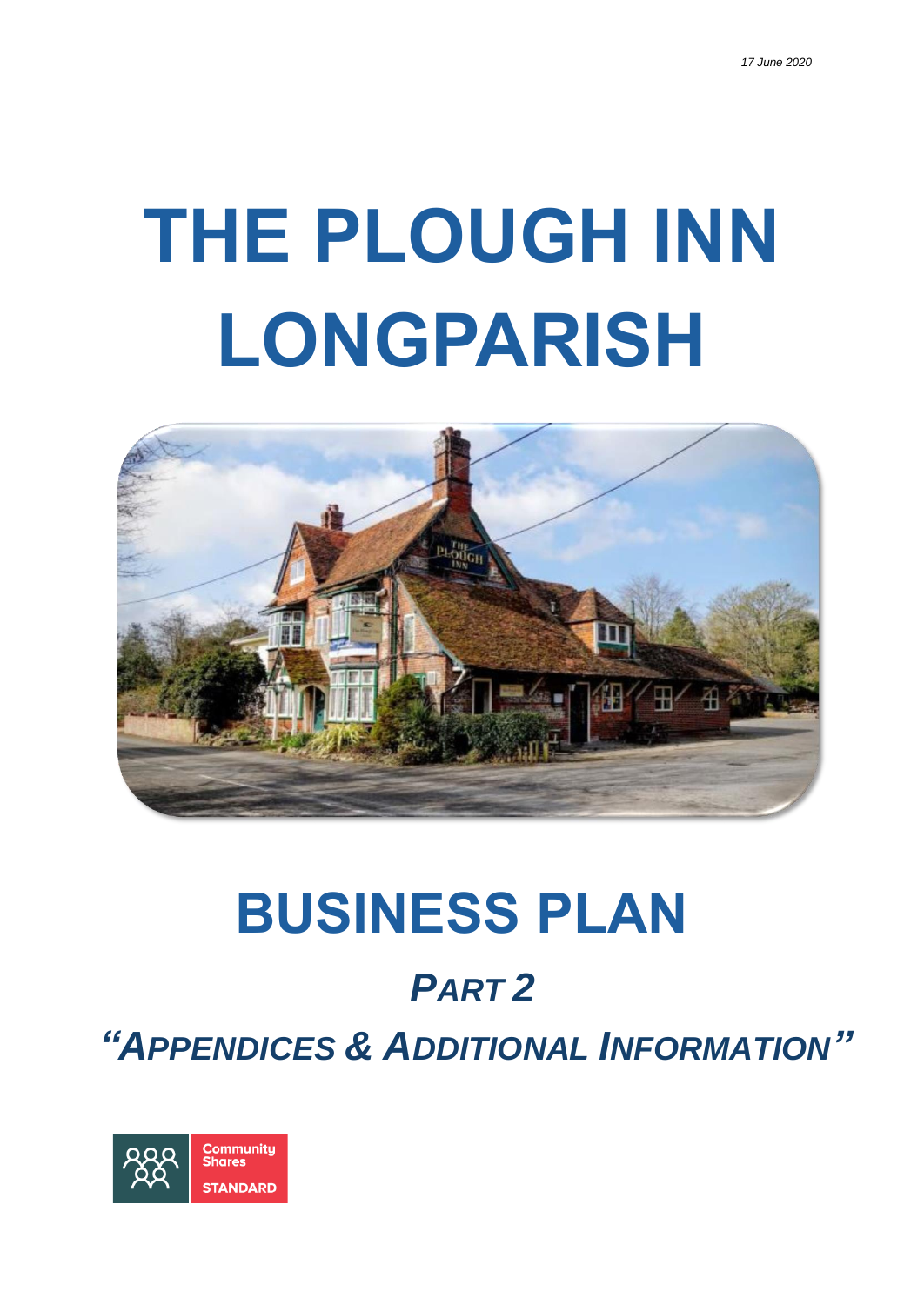# **CONTENTS**

<span id="page-1-0"></span>

| <b>APPENDIX 1 - LONGPARISH AND THE PLOUGH</b>            | 3              |
|----------------------------------------------------------|----------------|
| <b>CONTENTS</b>                                          | $\overline{2}$ |
| <b>APPENDIX 2 - OPERATING MODEL - MANAGED V'S TENANT</b> | 4              |
| <b>APPENDIX 3 - SWOT ANALYSIS</b>                        | 5              |
| <b>APPENDIX 4 - RISK ANALYSIS</b>                        | 8              |
| <b>APPENDIX 5 - MARKET BACKGROUND</b>                    | 10             |
| <b>APPENDIX 6 - ADDITIONAL PROPERTY DETAILS</b>          | 12             |
| <b>PLOUGH FLOOR PLANS</b>                                | 14             |
| <b>APPENDIX 7 - PARISH COUNCIL AGREEMENT</b>             | 15             |
| <b>APPENDIX 8 - FINANCIAL SENSITIVITY</b>                | 16             |
| <b>APPENDIX 9 - DETAILED OPERATING COSTS</b>             | 18             |
| <b>APPENDIX 10 - COMMUNITY ENGAGEMENT</b>                | 19             |

# **DISCLAIMER**

This document contains forward-looking statements, including forecasts relating to the financial position of LCPL. The Management Committee believes that the forecasts reflected in these statements are reasonable but will involve unknown risks, uncertainties and other factors which may cause the actual results, financial condition, performance or achievements of the Society, to be materially different from any future results, performance or achievements expressed or implied by those forward-looking statements. Factors that might cause such a difference include, but are not limited to, those discussed in Part 2 Appendix 4 (Risks) set out in this document. Given these uncertainties, prospective investors are cautioned not to place any undue reliance on those forward-looking statements. The forward-looking statements contained in this document are made on the date of this document, and the Society and the Management Committee is not under any obligation to update those forward-looking statements in this document to reflect actual future events or developments.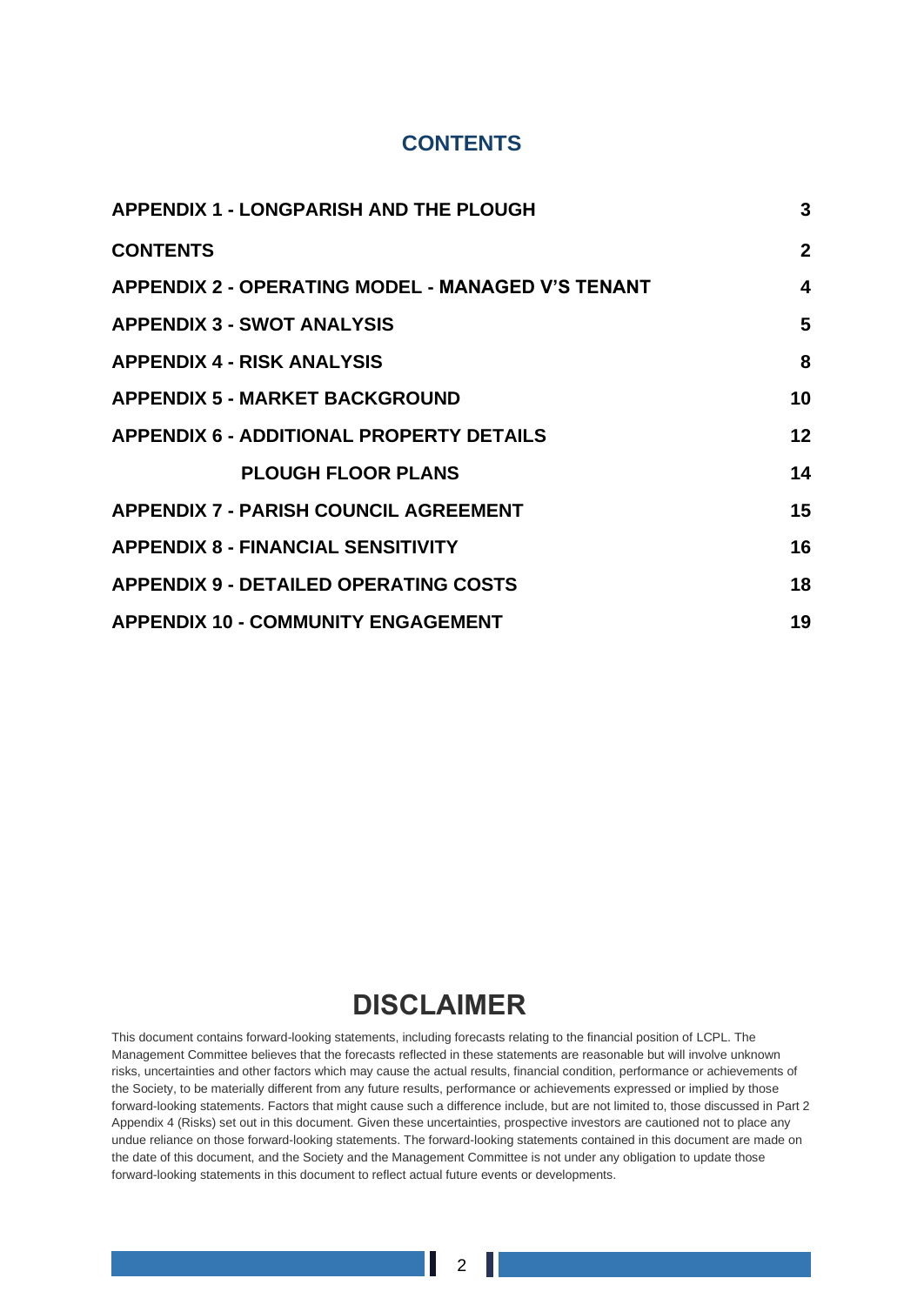# APPENDIX 1 - LONGPARISH & THE PLOUGH INN

Longparish is a picturesque, rural village situated in the scenic Test Valley; the river Test runs through the length of the village. As its name suggests, Longparish is a classic example of a series of linear settlements/hamlets, which joined up in the 16th century to become one village without an obvious central hub. The former hamlets are separated by open spaces that give them an individual identity and enhance the collective rural village character. Much of the village is situated within the Longparish conservation area. The 2011 Census records the village population as being 716.

The Plough lies in the central south western part of Longparish, known as Middleton (one of the former hamlets). It is close to other village amenities including the church, primary school, pre-school, village hall and immediately adjacent to the village football field.

Recorded in the village handbook as dating back to 1721, there has certainly been a Plough Inn on the site since the early part of the  $18<sup>th</sup>$  Century<sup>1</sup>. The present building is a significant, substantial detached building on the main street. It is a three storey building, built of brick and flint banding and has a pitched tiled roof. It was remodeled in the late  $19<sup>th</sup>$  century with a pair of full height canted bay windows and a gabled porch. The Plough has a series of linked extensions and outbuildings of a later date to the rear, with a pub garden and car parking for some thirty cars. The Test Way long distance footpath passes through the grounds.

The Plough forms an important part of Longparish's historic and cultural identity – a highly valued asset that has served the community for nearly three hundred years and contributed to the overall vibrancy of the village. It is mentioned in the Conservation Area Appraisal as being one of three of the most notable non-listed buildings in Middleton and recognised by Test Valley Borough Council (TVBC) as a Non-designated Heritage Asset.

The Plough has been closed since December 2015 – except for a brief spell under a final tenant in September/October 2016. A property development company bought the Plough in February 2017 from the EI Group (formerly Enterprise Inns).and in May 2018, the new owner applied to change its use to a residential dwelling. The planning application was turned down by TVBC two months later; and in the same week the Plough was registered as an Asset of Community Value (ACV).

At a subsequent Appeal hearing in October 2019, the Planning Inspector stated in the decision notice that The Plough Inn "makes an important contribution to the vibrancy of the village, by providing a focal point not just for local residents but also visitors", and added that "the loss of such an important community facility would be detrimental to the historic character of Longparish".

<sup>&</sup>lt;sup>1</sup>The will of Isaac Jenkins, Innholder, in the Hampshire Archives, who died circa 1879 refers to the Plough Inn [formerly Mundays], which he bought from a Robert Munday in 1777. An Ale House Licence was issued to a Richard Munday, Victualler, in 1724/26; and an article in the Evening Post dated September 1759 refers to an auction to be held at the Plough Inn Longparish.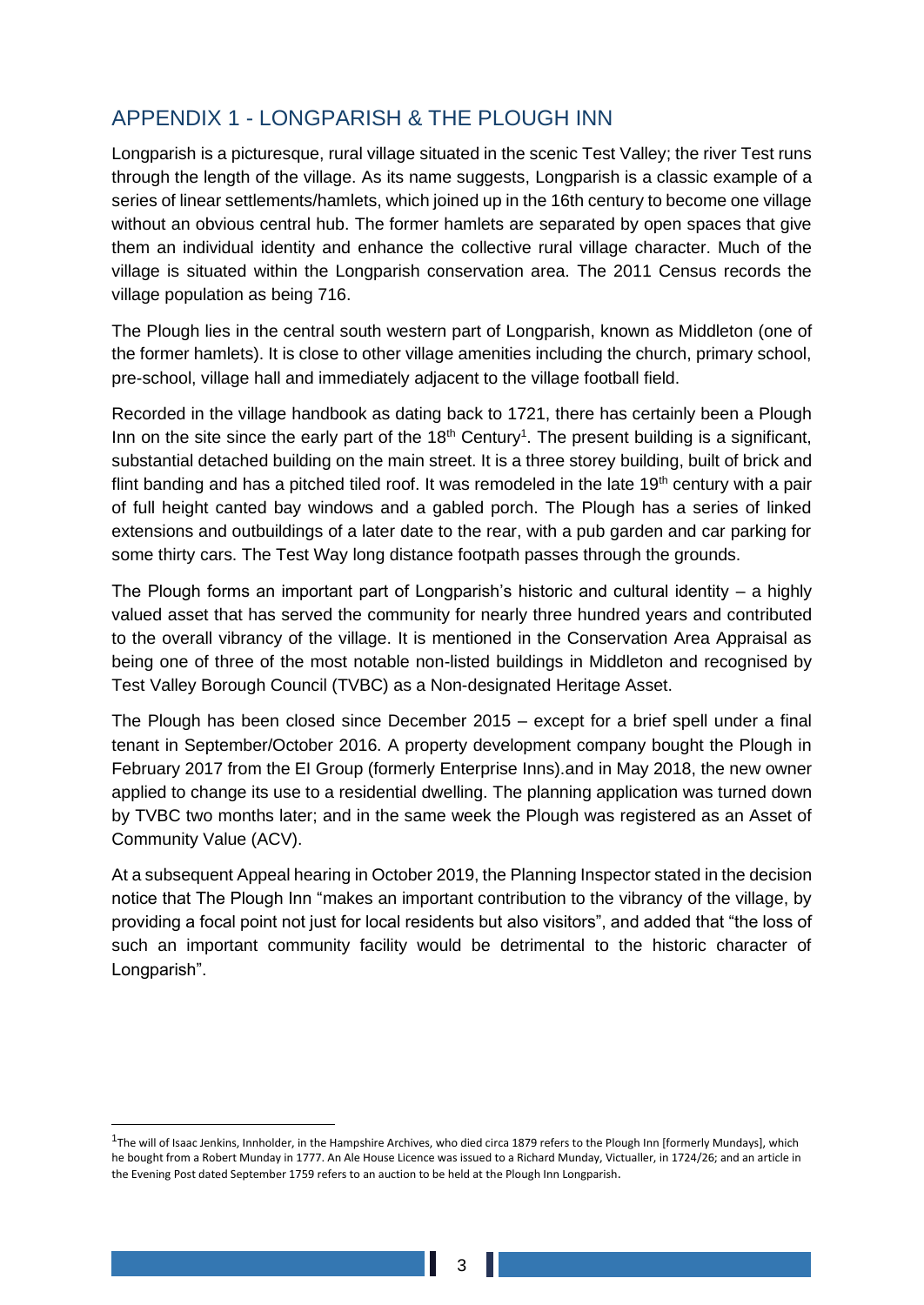# <span id="page-3-0"></span>APPENDIX 2 - OPERATING MODEL - MANAGED V'S TENANT

There are advantages and disadvantages to both of these models and community owned pubs operate successfully with both. Currently the split between the two models across community owned pubs is approximately 50:50.

The advantage of operating with a manager is that the community group has complete control in the early years over what the pub provides, i.e. what the menus should be; what beers and wines are sold and at what price. Local groups can be encouraged to use the pub even if such meetings are not financially viable. However, a managed pub needs considerable time and input from committee members who are ultimately responsible in law for issues arising from licensing objectives; for Health & Safety legislation; data protection regulations; VAT; PAYE etc. This means that that the Management Committee will need both the right skills and the time to provide the level of support needed, which should not be under-estimated.

The advantage of a tenancy arrangement is that the Management Committee would be relieved of much of the daily running of the business. A lease and rent would be set at a level to give a tenant or tenant couple the opportunity and incentive to run their own thriving pub business. However, although requirements can be set out in any lease, a tenanted arrangement would make it harder for the community to have a say in the direction and running of the pub or to use voluntary help. The arrangement would rely on a community minded landlord and a probation period would be essential.

On balance and because control of the business direction is so important, LCPL has determined that the ideal is to appoint a manager for the first few years while the direction, style and sustainability of the business are being established. The business case has been written on this basis. The cost of finance repayments in the business plan are set at a maximum level that would also be financially viable should future circumstances require a tenant operation to be considered.

LCPL will take professional advice with any appointment. To set the Plough ahead of its competitors, the manager will require a competitive salary and is likely to include a performance bonus dependent on profits. If the selected manager opts to live in, the accommodation will require early refurbishment to a good standard; and the provision of accommodation taken into account when settling the salary. Further consideration will also be given to the possibility of paying a slightly lower salary compensated with a higher bonus scheme and higher bonus.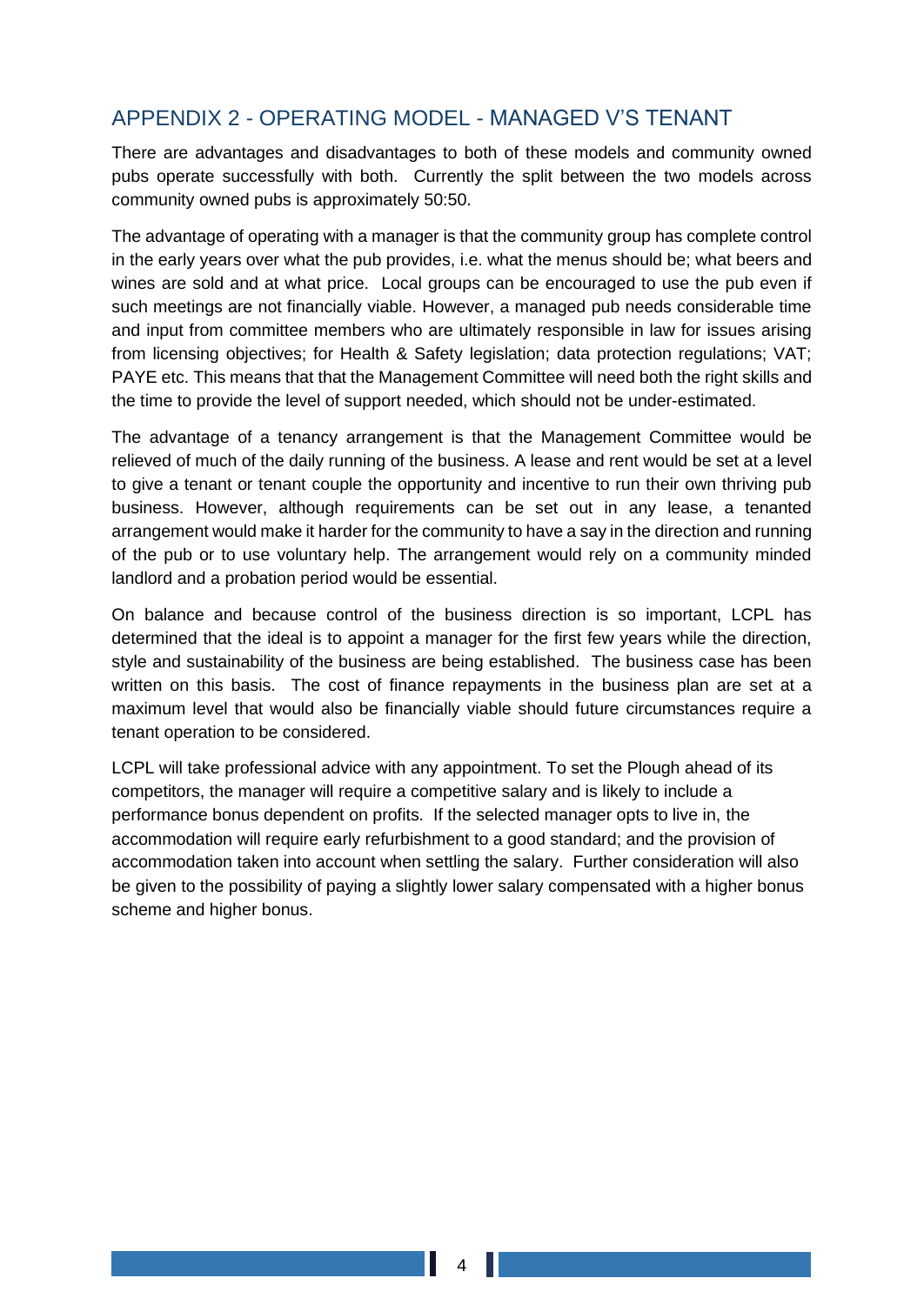# <span id="page-4-0"></span>APPENDIX 3 - SWOT ANALYSIS

# **Strengths**

- ◆ Excellent location in the Test Valley central to the village.
- The village is on a main cycling route and is often visited by walkers using the Test Way.
- Close proximity to the A303 trunk route, with potential to attract passing motorists.
- Proximity to Andover and Winchester with access to a large potential customer base including residents and tourists. Two new estates at Picket Twenty and Picket Piece have been built in Andover since the Plough closed.
- ◆ There are many holiday homes, B&Bs and glamping sites in the locality.
- An attractive spacious building with a good-sized bar and restaurant area.
- ◆ Scope to provide Bed & Breakfast accommodation providing an additional revenue stream.
- ◆ Significant grounds and out-buildings for future development.
- An extremely wide and good reputation in the past for good quality food, hospitality and atmosphere.
- Historical goodwill; a wide base of regular local customers who we anticipate will quickly return to a well-run and welcoming pub.
- The commitment of the wide membership base to use the business and encourage friends and family to do so too.
- ◆ The CBS will not be tied to any particular brewery or supplier.
- ◆ Low financial overheads
- ◆ The Society will appoint an experienced manager to run the pub business.

#### **Weaknesses**

- Apart from a three-month period in summer 2016, the Plough has been closed and boarded up since December 2015.
- A need to learn from the experience of past tenants; lack of detailed information on previous trading.
- ◆ Reputation may have fallen away since closure.

#### **Opportunities**

- ◆ To rebuild the Plough's reputation with a new manager and staff team.
- ◆ To develop a new customer base of including tourists, walkers, cyclists, people in search of locally produced beers and locally sourced, good quality food.
- ◆ To establish a network of fishermen and indeed other clubs as potential guests for the letting rooms business.
- To provide additional community amenities and make full use of the functions room, out-buildings and grounds to support community groups and other initiatives.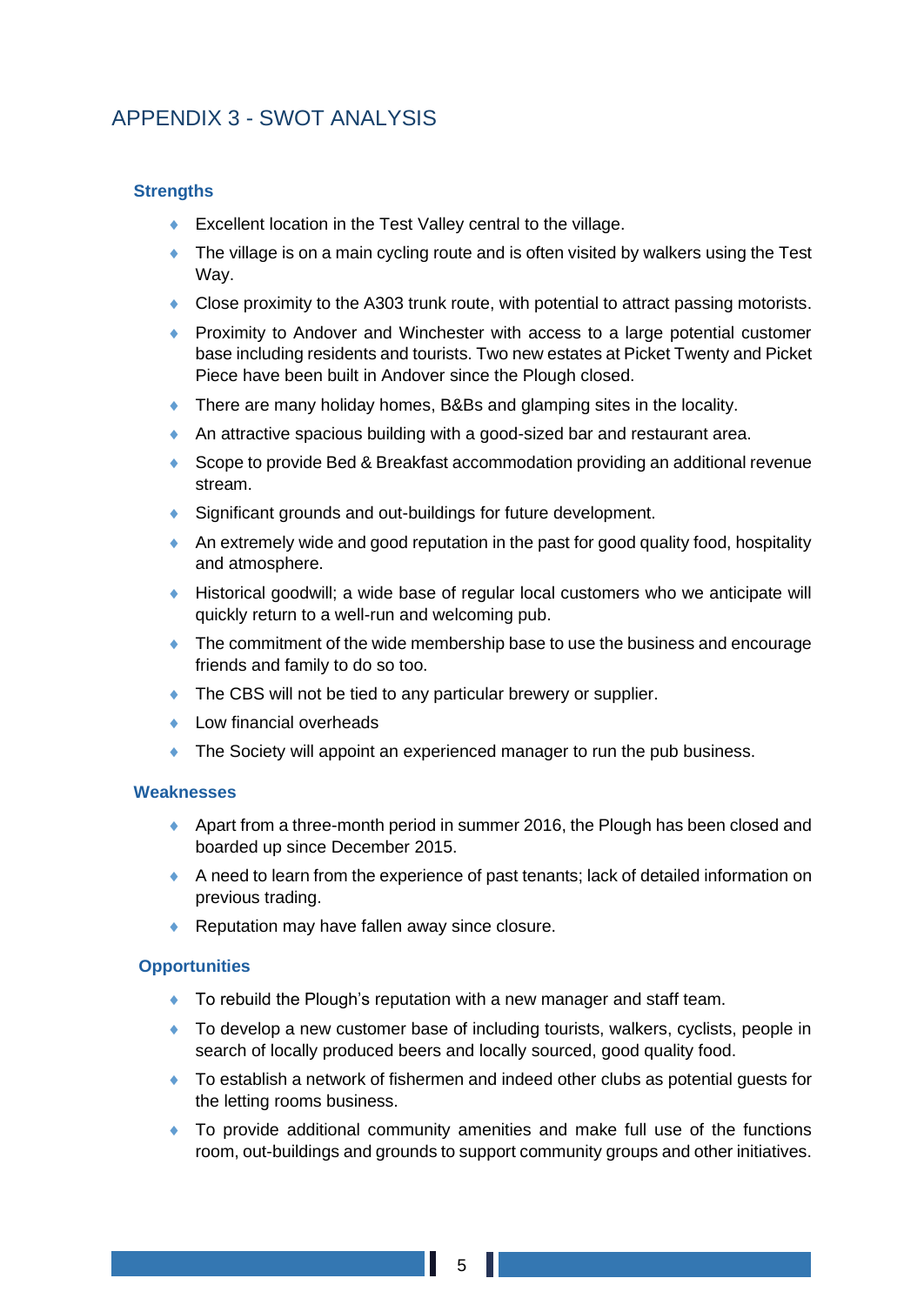#### **Threats**

- Inability to raise the minimum share funding and or secure enough other finance required to proceed with purchase.
- $\bullet$  Inability to find or retain good managers.
- ◆ Unexpected repair costs.
- Interest rate increases (although all borrowing planned currently is based on fixed interest rates).
- Wider economic environment resulting in reductions in disposable income from the customer base.

# **Meeting the weaknesses and threats**

# **Attracting lost business**

Once the pub is owned by the community (and it is hoped that at least 200 members will be local residents), the commitment to use the pub and to encourage family and friends to use it will be considerable. This has proven to be the case in many instances of community owned pubs.

LCPL also intends to conduct a marketing and PR campaign to promote the share offer associated with this business plan aimed at residents of surrounding villages and the new Picket Twenty and Picket Piece estates in Andover.

Consistent provision of competitively priced good local and guest beers, wine and freshly prepared food using local ingredients, together with reliable opening hours will provide a good basis for re-establishing the reputation of the pub. This should then attract a steady flow of referrals by word of mouth, good TripAdvisor reviews, local newspaper restaurant reviews, etc.

The introduction of regular live events (e.g. folk, jazz, open mic, etc.), pub sports (e.g. skittles, dominos, cribbage), club meetings (book, cricket club), lunchtime clubs, shop, café etc.

#### **Unexpected Repair Costs**

Any offer made to purchase the pub will be subject to a structural survey that should identify any serious problems. The financial impact of unanticipated repairs can, to some extent, be mitigated by using volunteers from the community together with the possibility of grants.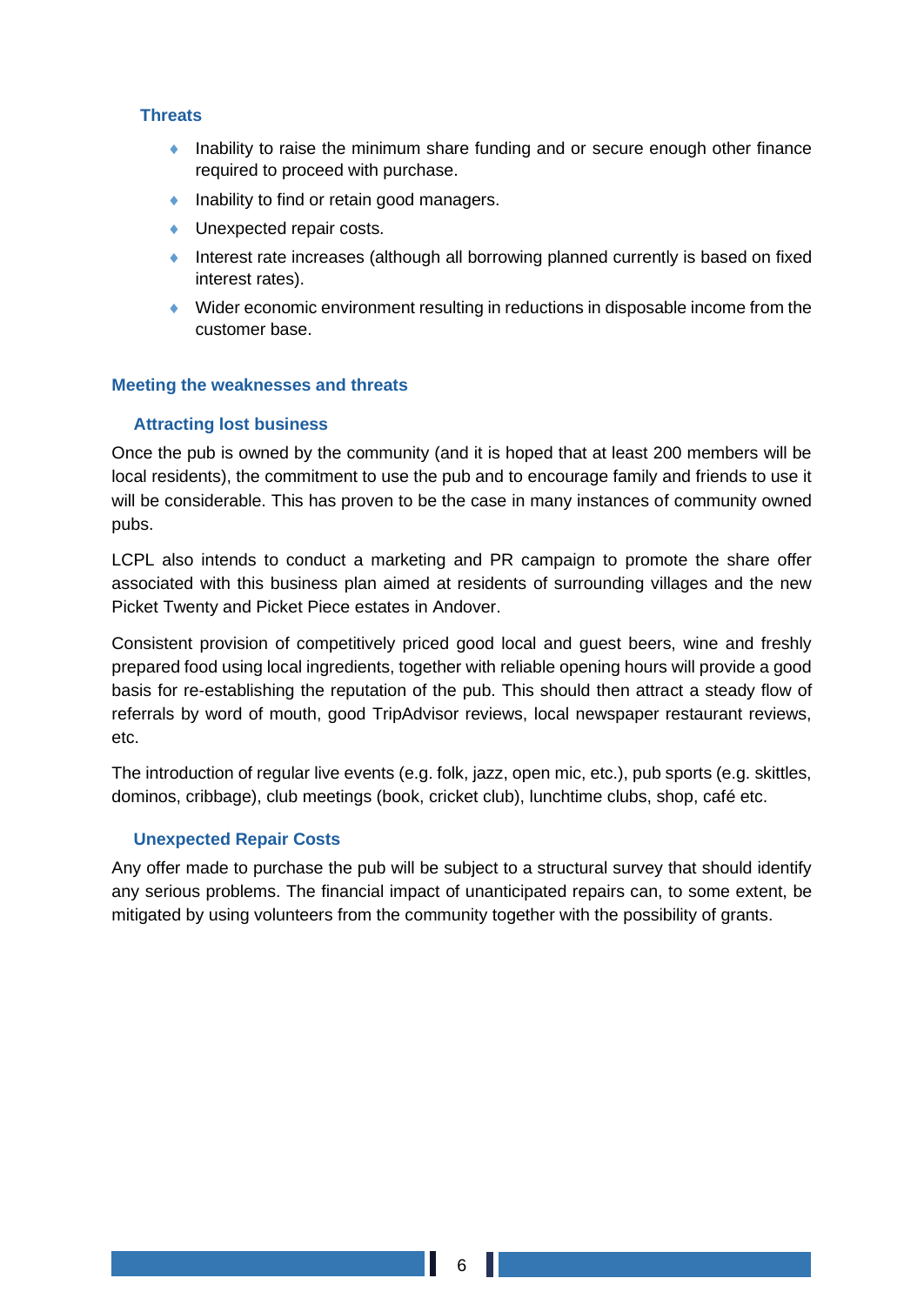#### **Shareholder withdrawal**

LCPL plan to sell shares and obtain finance to raise a sum to adequately provide for all the budgeted costs of the acquisition and any initial maintenance. Whilst the CBS rules require that every member commits their investment for at least three years, in practice LCPL anticipates that it will not be able to fund any withdrawals before year four. However, there are certain circumstances in which the Management Committee is authorised to allow early withdrawal (e.g. death or bankruptcy).

Members will be required to give notice as per the rules if they wish to withdraw shares, and approval will be subject to funds being available and Management Committee approval.

Cash reserves will be built up where possible to enable withdrawal of shares subject to the requirements of the business. Ideally, new or existing shareholders will be willing to invest to replace shares being withdrawn. If they cannot be replaced, then the reserve fund would be used.

#### **Interest rate increases**

The only borrowing potentially planned by LCPL is at a fixed rate over 7 years as part of the Plunkett Foundation More Than a Pub Grant & Loan scheme.

#### **If the business is unviable**

If despite a sound business plan, vigorous and sustained marketing and the support of members and other customers, the business does not develop as anticipated, then the Management Committee could be forced to close the pub. Providing the CBS is still solvent and able to continue to pay its debts, then an option could be to seek a tenant, or tenant couple, to take on the day to day running of the pub. The tenant would pay a competitive (probably very competitive) market rate rental for use of the pub, which would be sufficient to cover the rental payments to the Parish Council and other costs such as insurance and other financial costs. If, however, that is not viable, or the CBS is either forced to wind up, or elects to do so with the agreement of the members, there would be a number of options for the future of the Plough as community asset. These options will of course be subject to the terms contained in the legal agreement to be agreed between the Parish Council and LCPL, and designed to protect the interests of both parties.

This is clearly not an outcome that LCPL seeks, nor one that is likely, but this possible course of action could result in the investors losing some, or all of their investment.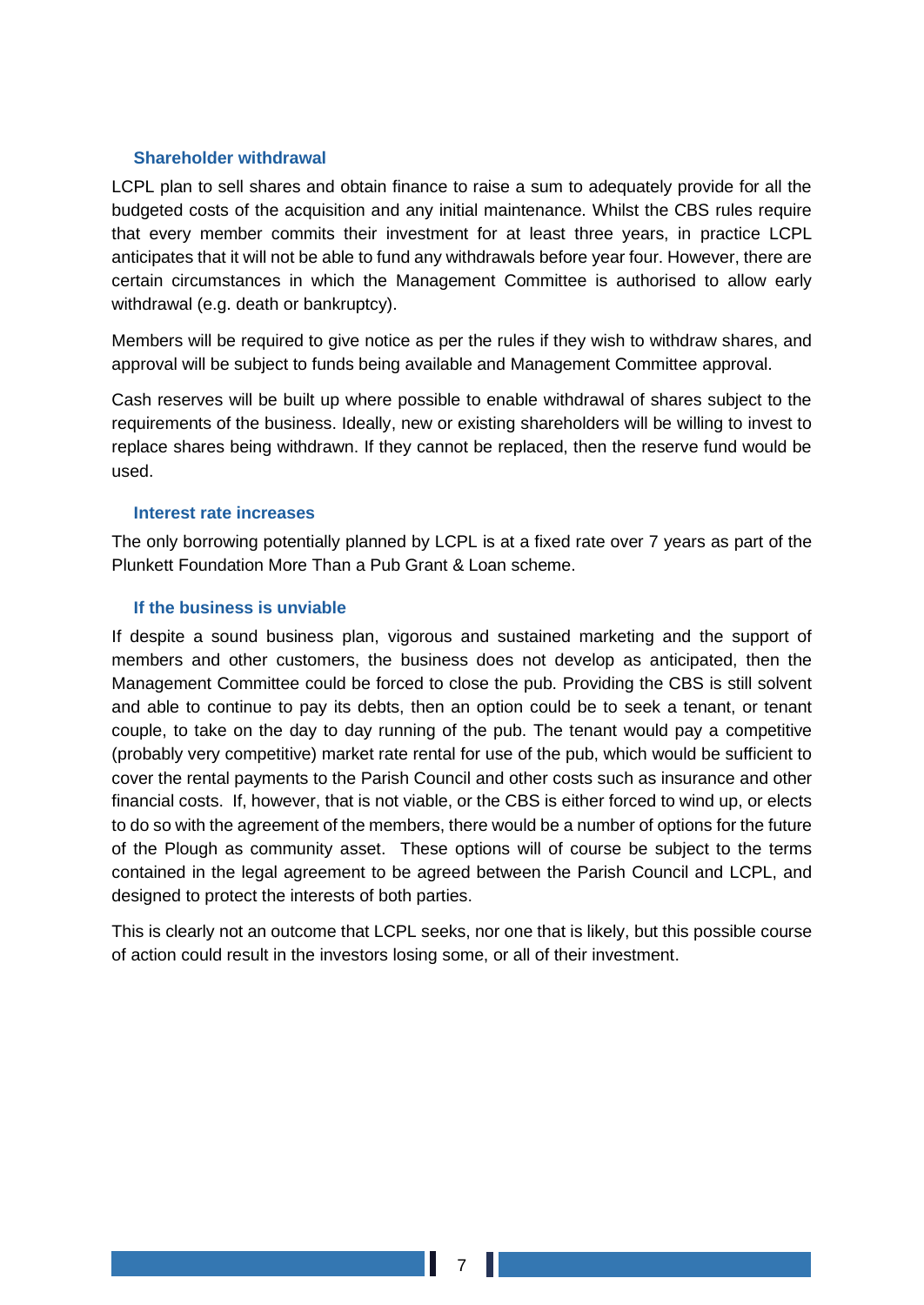# <span id="page-7-0"></span>APPENDIX 4 - RISK ANALYSIS

LCPL believe the key operational risks, together with proposed mitigations are as follows:

| Risk Analysis - Operating the Business                                                                                                                                                                                                                                                                                                                                                                                                                    |                                                                                                                                                                                                                                                                                                                                                                                                                                                                                                     |
|-----------------------------------------------------------------------------------------------------------------------------------------------------------------------------------------------------------------------------------------------------------------------------------------------------------------------------------------------------------------------------------------------------------------------------------------------------------|-----------------------------------------------------------------------------------------------------------------------------------------------------------------------------------------------------------------------------------------------------------------------------------------------------------------------------------------------------------------------------------------------------------------------------------------------------------------------------------------------------|
| <b>Risk</b>                                                                                                                                                                                                                                                                                                                                                                                                                                               | <b>Proposed mitigation</b>                                                                                                                                                                                                                                                                                                                                                                                                                                                                          |
| LCPL unable to appoint and keep good<br>Managers.                                                                                                                                                                                                                                                                                                                                                                                                         | Thorough selection process. A prospective<br>manager will need to demonstrate their experience.                                                                                                                                                                                                                                                                                                                                                                                                     |
| <u>Impact</u><br>Appointing the right manager [or tenant in<br>due course] is critical to the success of this<br>venture. The manager needs to<br>be<br>experienced, motivated to develop the<br>business, capable of marketing the pub<br>effectively, able to create a welcoming<br>atmosphere, and crucially be in sympathy<br>with the community and LCPL's aims.<br>If LCPL cannot appoint such a manager or<br>tenant, the venture may not succeed. | A generous salary/bonus package based on<br>performance and at the upper end of market scale.<br>If the trading figures are achieved, then the<br>package will be self-funding.<br>A future prospective tenant will be required to<br>demonstrate their experience and plans for the<br>Plough, backed up with a sound business and<br>marketing plan.<br>External support. LCPL has been offered hands on<br>support with the selection process from other<br>community pubs and ex-pub operators. |
| Risk:                                                                                                                                                                                                                                                                                                                                                                                                                                                     | <b>Proposed mitigation</b>                                                                                                                                                                                                                                                                                                                                                                                                                                                                          |
| Management Committee support or key Consider move to tenancy option<br>skills are not forthcoming                                                                                                                                                                                                                                                                                                                                                         |                                                                                                                                                                                                                                                                                                                                                                                                                                                                                                     |
| Risk:                                                                                                                                                                                                                                                                                                                                                                                                                                                     | <b>Proposed mitigation</b>                                                                                                                                                                                                                                                                                                                                                                                                                                                                          |
| Pub fails to operate at forecast level of<br>turnover.                                                                                                                                                                                                                                                                                                                                                                                                    | Business case based on realistic assumptions.<br>Business Buyers Valuation Report considers that<br>£250,000 - £300,000 is a realistically achievable<br>revenue for the first full year of the pub business<br>operating. LCPL has been prudent and calculated<br>a lower range figure of £260k for the first year<br>(excluding B&B revenues).                                                                                                                                                    |

Ш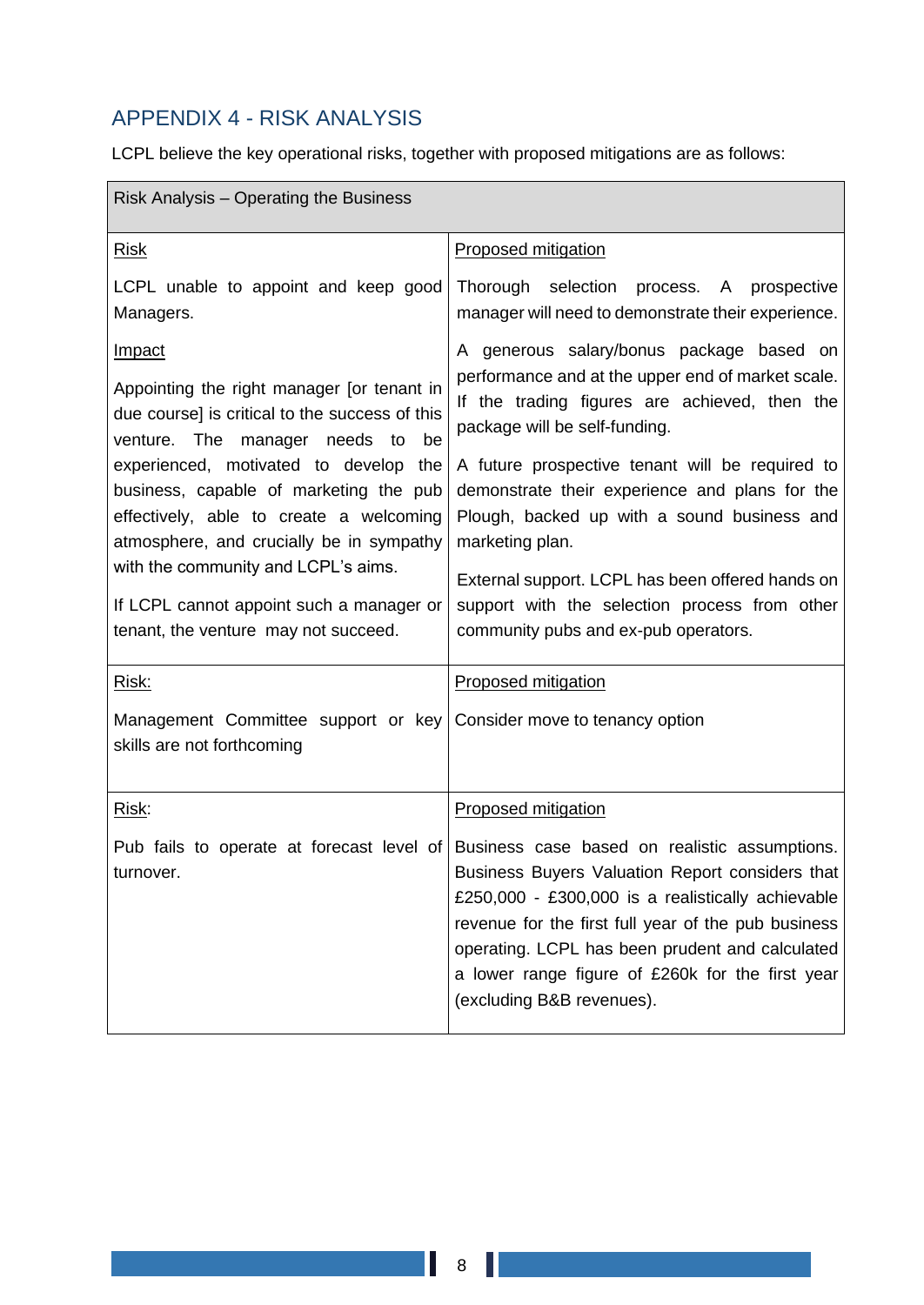| <b>Risk</b>                                                                                                                                                                                         | <b>Proposed mitigation</b>                                                                                                                                                                                                                                                                                                                                                                                                                                                                                                                                                                         |  |
|-----------------------------------------------------------------------------------------------------------------------------------------------------------------------------------------------------|----------------------------------------------------------------------------------------------------------------------------------------------------------------------------------------------------------------------------------------------------------------------------------------------------------------------------------------------------------------------------------------------------------------------------------------------------------------------------------------------------------------------------------------------------------------------------------------------------|--|
| Higher than anticipated outgoings.                                                                                                                                                                  | Survey and valuations prior to purchase. Any                                                                                                                                                                                                                                                                                                                                                                                                                                                                                                                                                       |  |
| Impact                                                                                                                                                                                              | purchase offer will be subject to the findings of a<br>structural survey, which will ensure LCPL has                                                                                                                                                                                                                                                                                                                                                                                                                                                                                               |  |
| The main outgoing over which LCPL will<br>have limited control is unexpected property<br>maintenance and improvement costs.                                                                         | visibility of likely maintenance issues (and may be<br>a topic for price negotiation). In addition, LCPL is<br>contacting local tradespeople known to have much<br>experience of renovating old buildings.                                                                                                                                                                                                                                                                                                                                                                                         |  |
| This could impact both upfront costs and<br>ongoing maintenance.                                                                                                                                    | Estimates prior to purchase. The Business Buyers<br>Valuation Report reports and estimates from local<br>tradespersons have allowed LCPL to obtain<br>indicative costings.                                                                                                                                                                                                                                                                                                                                                                                                                         |  |
| <b>Risk</b>                                                                                                                                                                                         | <b>Proposed mitigation</b>                                                                                                                                                                                                                                                                                                                                                                                                                                                                                                                                                                         |  |
| The pub cannot sustainably trade profitably.                                                                                                                                                        | LCPLs business plan has been developed to avoid                                                                                                                                                                                                                                                                                                                                                                                                                                                                                                                                                    |  |
| Impact                                                                                                                                                                                              | this occurrence, which it believes to be a highly<br>unlikely scenario.                                                                                                                                                                                                                                                                                                                                                                                                                                                                                                                            |  |
| The pub may be forced to close.                                                                                                                                                                     |                                                                                                                                                                                                                                                                                                                                                                                                                                                                                                                                                                                                    |  |
| <b>Risk</b>                                                                                                                                                                                         | <b>Proposed mitigation</b>                                                                                                                                                                                                                                                                                                                                                                                                                                                                                                                                                                         |  |
| The pub is prevented from opening for an<br>extended period by circumstances outside<br>of the Management Committee's control<br>Impact<br>Significant<br>reduction<br>cessation<br>or<br>revenues. | Other than staff costs, the main overheads are the<br>rental payments due to the Parish Council, other<br>loan repayments, business rates and insurance.<br>Protecting the business would be dependent on<br>reducing all overheads including staff costs, and<br>of successfully negotiating a loan repayment holiday.<br>However, the relatively low overheads and potential<br>to generate revenues from other community<br>activities, together with holding a significant cash<br>reserve (£24,000), should allow the business to<br>remain solvent through a sustained period of<br>closure. |  |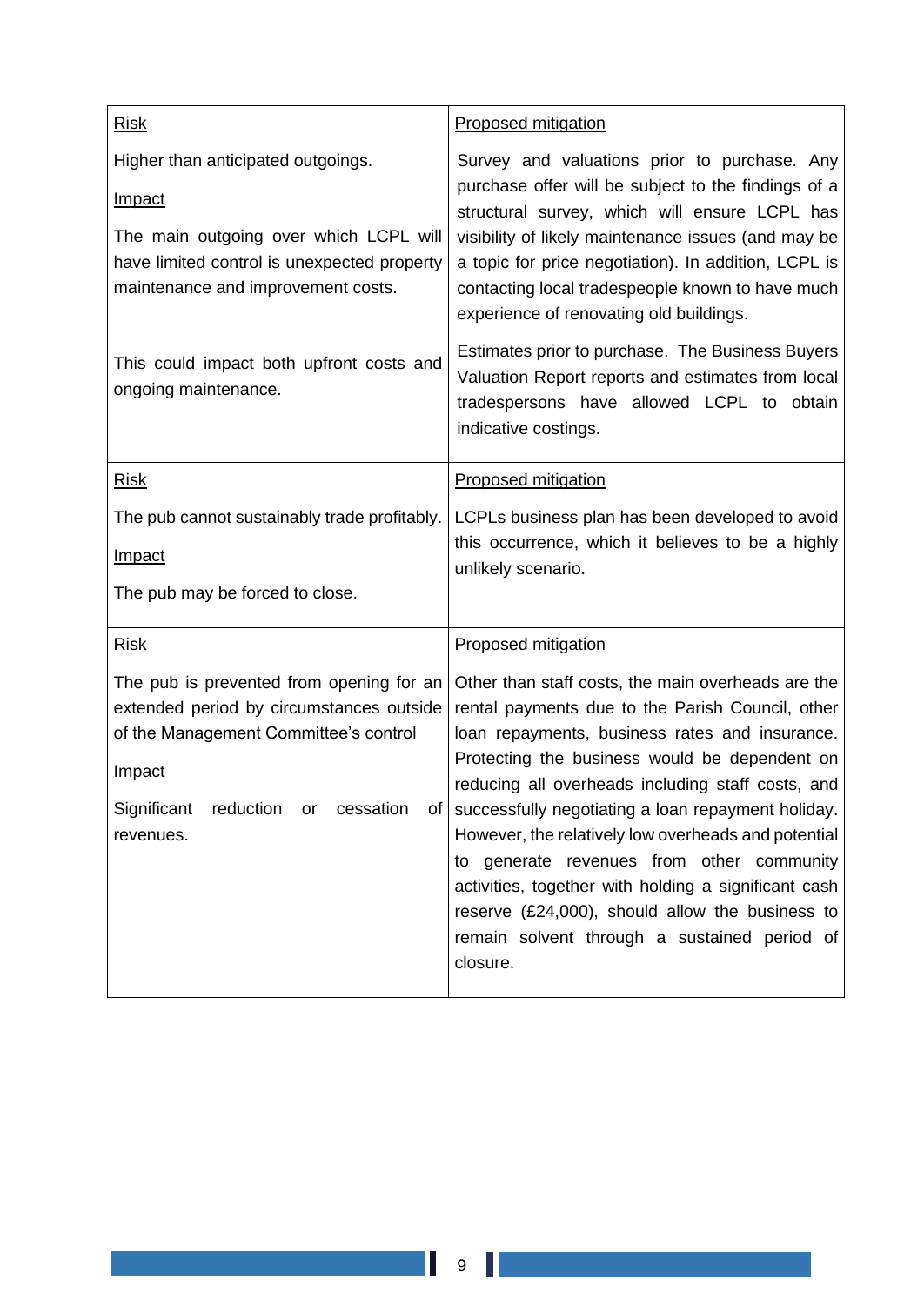# <span id="page-9-0"></span>APPENDIX 5 - MARKET BACKGROUND

Until the banking collapse in 2008 the market in hotels, licensed and leisure premises was exceptionally buoyant with the major pub owning companies in the UK seeing a considerable increase in their share value. This was based upon the progressive increase in the rents that could be asked for; the high number of potential recruits for public houses and the protection of high beer volumes the fully tied substantive agreements gave to these companies. The acquisition of more public houses to the estate of each pub company was therefore a method of sustaining this inflated share price.

Post 2008 and following the nationalisation of the Royal Bank of Scotland and Lloyds, the property market went into virtual free fall and this trend continued until 2014 when values appeared to level out. The bottom of the cycle may have now been reached, but there presently no signs of any significant uplift.

As a result, pub owning companies and most corporate purchasers have withdrawn from the market and those funds which were supporting the investment sector are no longer attracted to the hospitality industry. Pub companies and some breweries have sold a significant number of their 'bottom end' units and many licensed premises have closed. And this trend continues, albeit at a slightly reduced level: The Plough is a typical example of this.

The decline was also accentuated by competitive pressures on drink sales and changing patterns of leisure time usage. Together these have put a significant strain on the traditional tied pub tenancy model, which has become increasingly uneconomic, particularly in rural locations.

The traditional tenant model separates the pub owner from the pub operator. Some large corporate pub owners have charged high rents and generally been slow to invest capital in the property. The pub operator has struggled with weak sales, high tied beer costs, an unaffordable rent and insufficient capital to invest in the asset. This is a vicious circle, which leads to a loss of incentive and subsequent poor management of the pub, resulting in poor performance and declining sales.

However, since 2010, the Government has been seeking ways to boost trade at pubs and stem the rate of closure. This has started to reduce, due in large measure to the ACV listings stemming from the introduction of the Localism Act in 2011. This has encouraged communities to fight back: Sometimes it has been sufficient to see off an unwanted planning application through effective campaigning, but in many cases the best way forward for local people has been to buy the pub themselves.

Smaller, newer and better managed independent groups are now emerging to acquire and invest in pubs using a more integrated model. Similarly, communities are increasingly mobilising and buying these under-performing assets, operating them through managers or tenancies for the benefit of the local community.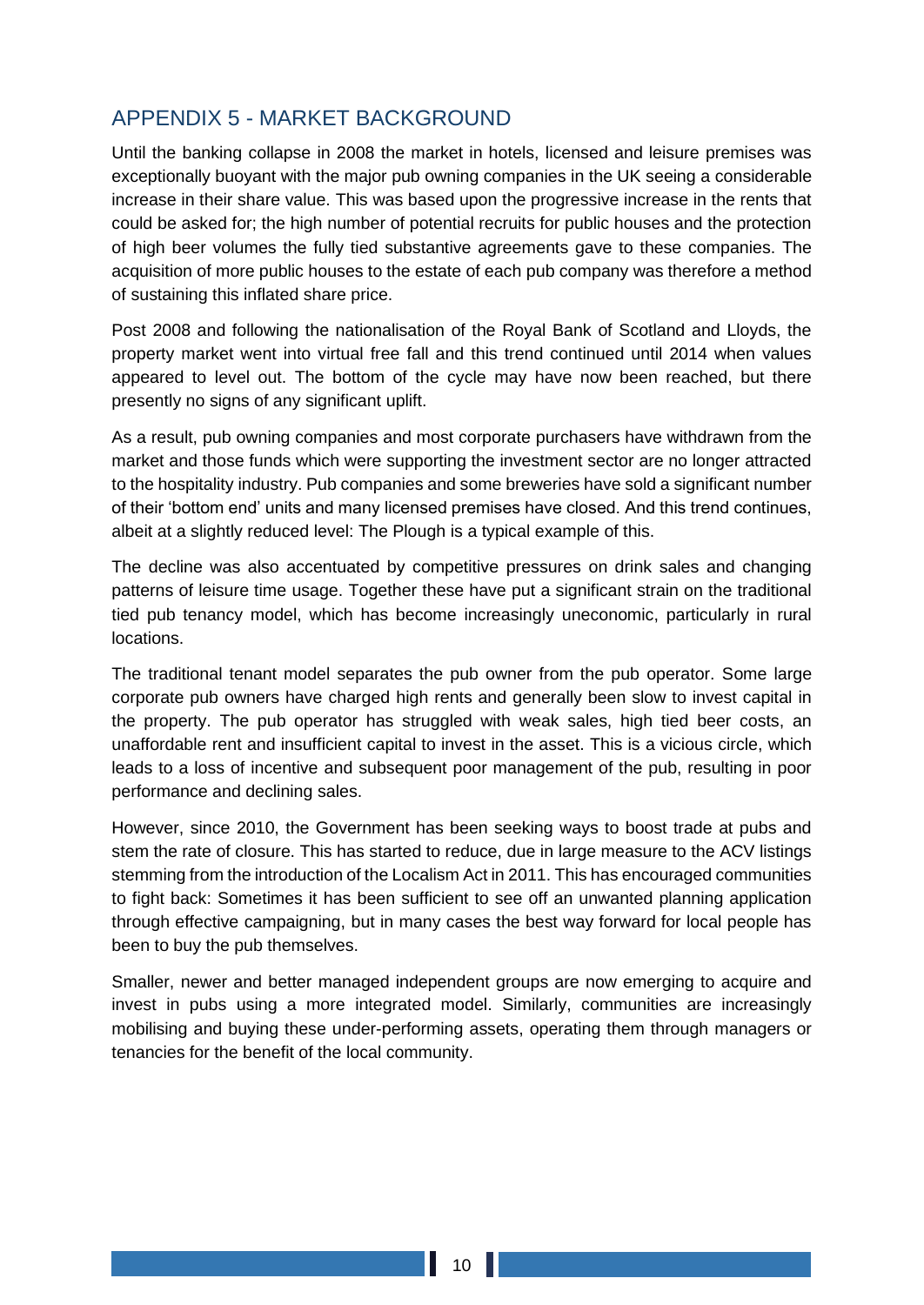#### **Some examples of successful community owned pubs:**

**The Drovers Inn,** Gussage All Saints (Nr Wimbourne) was saved and renovated by the community and is now a bustling pub that serves food, offers accommodation, hosts weddings, offers stabling and horse parking areas and gets the occasional car club dropping in for the afternoon. The pub had been closed and boarded up in 2014, and a planning application to turn the pub into a house was submitted, but over 200 local residents objected. In 2015 a group of locals mounted a campaign to save the pub, list it as an Asset of Community Value (ACV) and form the Gussage Community Benefit Society. The planning application was refused by the council, and the purchase was completed in March 2016. Locals helped the contractors with the renovations before the pub reopened. Members of the Steering Group have taken advice from the team who saved the Drovers Inn.

**The Old Crown,** Hesket, Newmarket**,** became famous in 2003 when it became Britain's first registered co-operatively owned pub. It is owned by a collective of around 150 local, national and even international customers and supporters. It thrives and today it serves the very best of real ales, most brewed by Hesket Newmarket Brewery which stands at the rear of the pub, and a range of appetising and wholesome home-cooked meals and snacks.

**The New Inn,** Manaccan was the first community owned pub in Cornwall, around 20km from Penzance. A popular pub with walkers and tourists, the pub also hosts local events such as coffee mornings, carols at Christmas and a beer festival. The pub was bought from Punch Taverns in 2014 by local residents and supporters from across the country, having been closed for two years.

**The Anglers Rest** in Bamford is owned by 300 community shareholders and as well as a pub it's the village post office and café. It was also one of the first pubs to be listed as an ACV.

Ш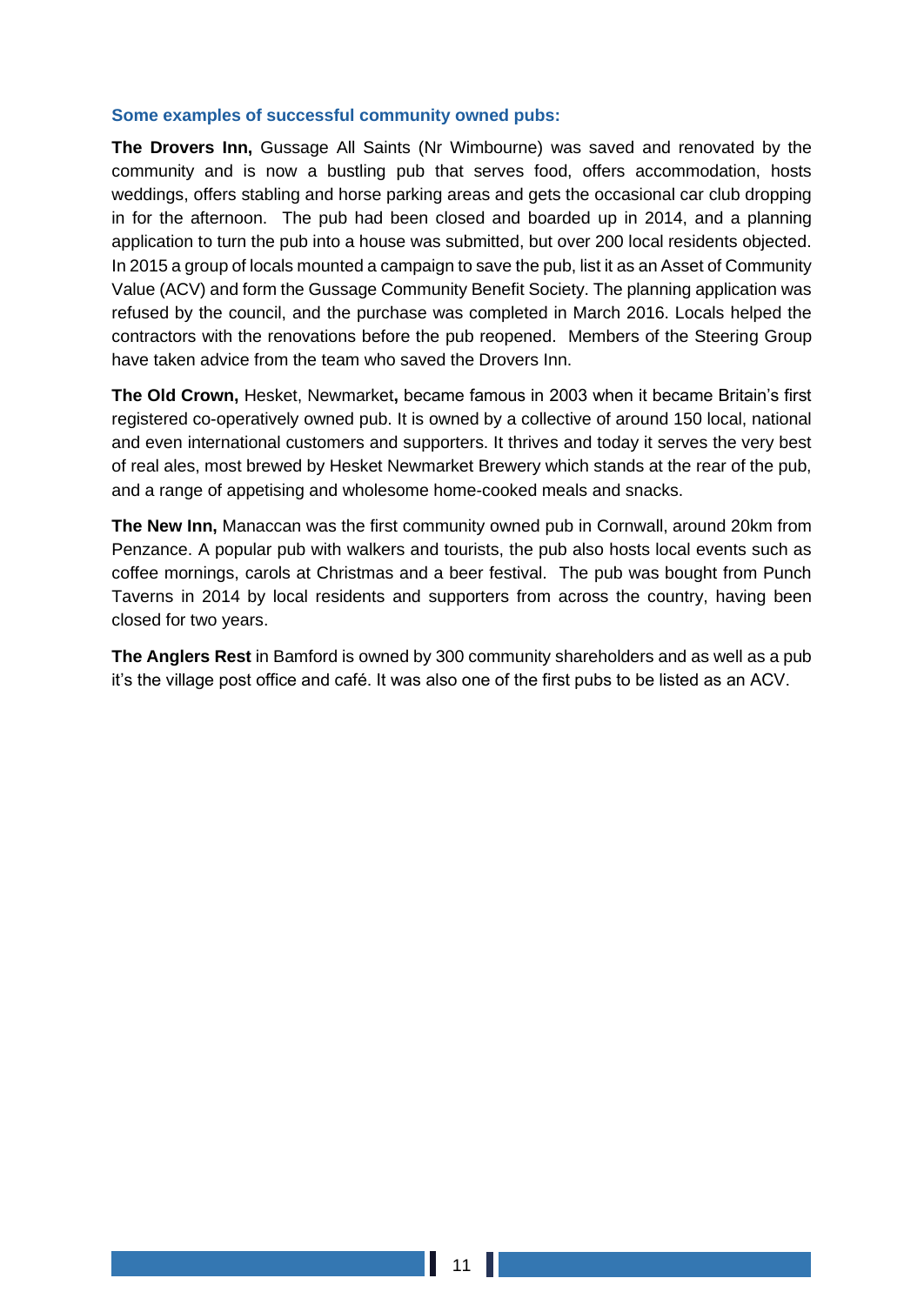# <span id="page-11-0"></span>APPENDIX 6 - ADDITIONAL PROPERTY DETAILS

The summary measurements taken from the Drake & Co prospectus for the EI Group sale are:

| Attractive open plan trading areas [60 covers] <sup>2</sup> ,<br>trade kitchen, cellar and WCs |            |
|------------------------------------------------------------------------------------------------|------------|
| Six rooms including flat and two bathrooms                                                     |            |
| Car park [part shingle], mature garden area<br>including wood decking                          |            |
| Site area                                                                                      | 0.55 acre  |
| <b>Built area</b>                                                                              | 3018 Sq Ft |
| Ground floor bar                                                                               | 1008 Sq Ft |
| Ground floor ancillary                                                                         | 599 Sq Ft  |
| 1 <sup>st</sup> floor incl Managers flat                                                       | 1007 Sq Ft |
| $2nd$ floor                                                                                    | 320 Sq Ft  |
| <b>Total Main building</b>                                                                     | 2934 Sq Ft |
| Rateable value                                                                                 | £17500     |
| Rates payable 2016/17 (Reduced as property is<br>closed)                                       | £6,292     |

An Energy Performance Certificate (EPC) was prepared by Drake & Co for the EI Group sale, which probably relates to the ground floor only, rating the property at Band C; the contents of the certificate need to be confirmed before exchange of contracts. The certificate mentions the main source of heating as natural gas, which means that the property was served by an LPG tank which is no longer in situ.

П

 $^2$  Information from the original sale information by Enterprise Inns. The Business Plan has assumed a maximum of 50 covers.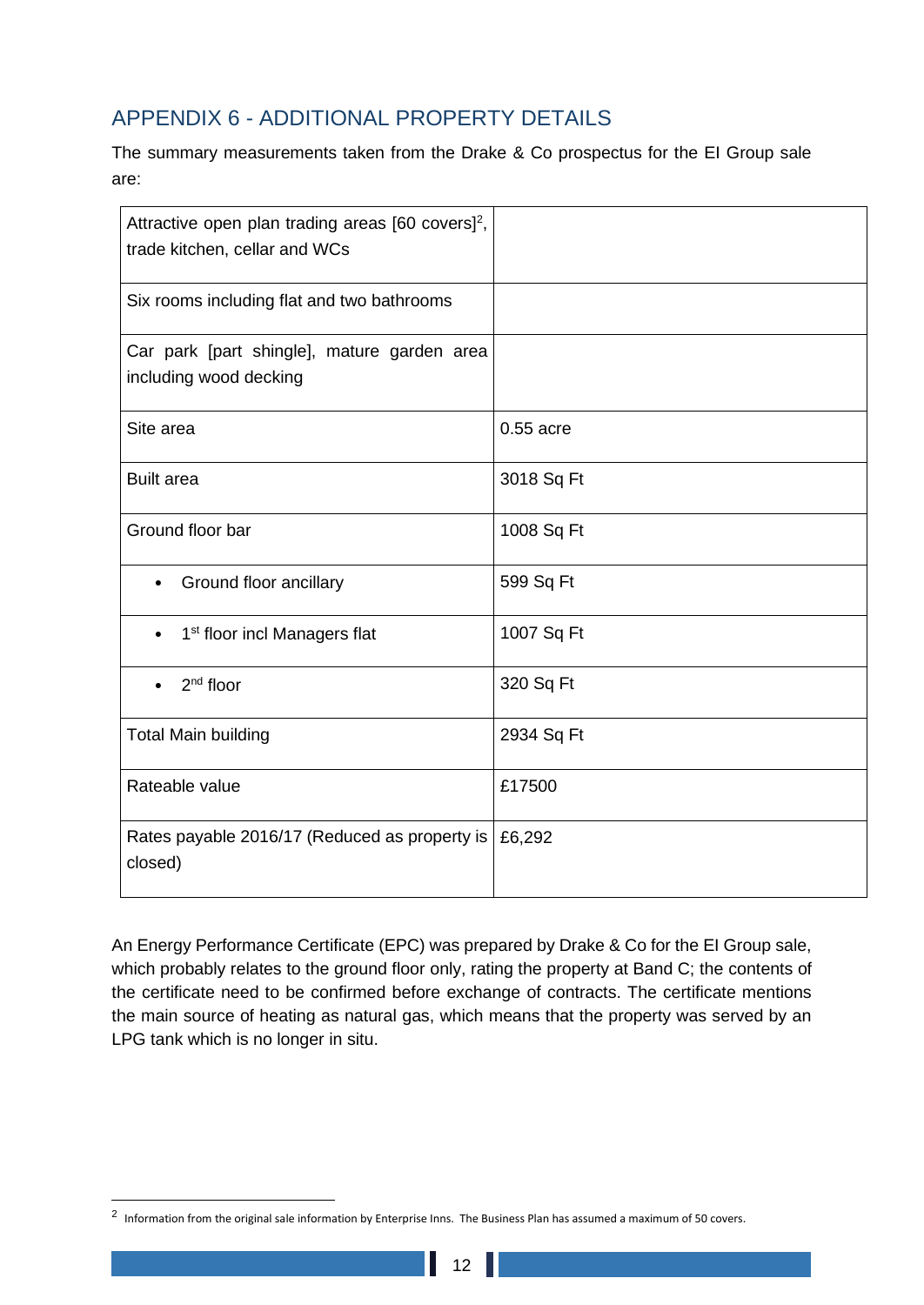#### **Fixtures and Fittings:**

The Business Buyers Valuation Report divides the requirement into two parts [1] tables, chairs and other furnishings for the trade area and [2] the commercial equipment required for the kitchen and bar servery. The report recommends professional advice is taken and provides Capex estimates only:

- Initial bar/servery furnishings £10,000 to £15,000
- Kitchen £15,000 to £25,000.

For the sake of illustration, the worst-case numbers have been used in this plan. Options based on renting equipment would also considered should insufficient funds are raised via community shares..

The brewers' beer raising equipment is no longer in situ and not included in the above estimates. Acquiring this equipment could form part of any negotiations with the suppliers of the draft products for re-sale, but care will be taken to ensure this does not tie LCPL to the brewers in any way. Cellar cooling equipment is in situ but not checked – this will be checked before exchange of contracts.

# **Compliance Matters**

Fire safety; disability discrimination; environmental health, safety and hygiene; asbestos risk and contamination. It would be an LCPL responsibility to establish whether a further report is necessary.

#### **Local Authority Matters:**

The Business Rateable value (2017) was £17,500.

The Premises Licence was surrendered to TVBC by EI Group following their sale of the pub in 2017. LCPL's offer to purchase will be conditional upon the re-establishment of the Premises Licence prior to purchase.

Ш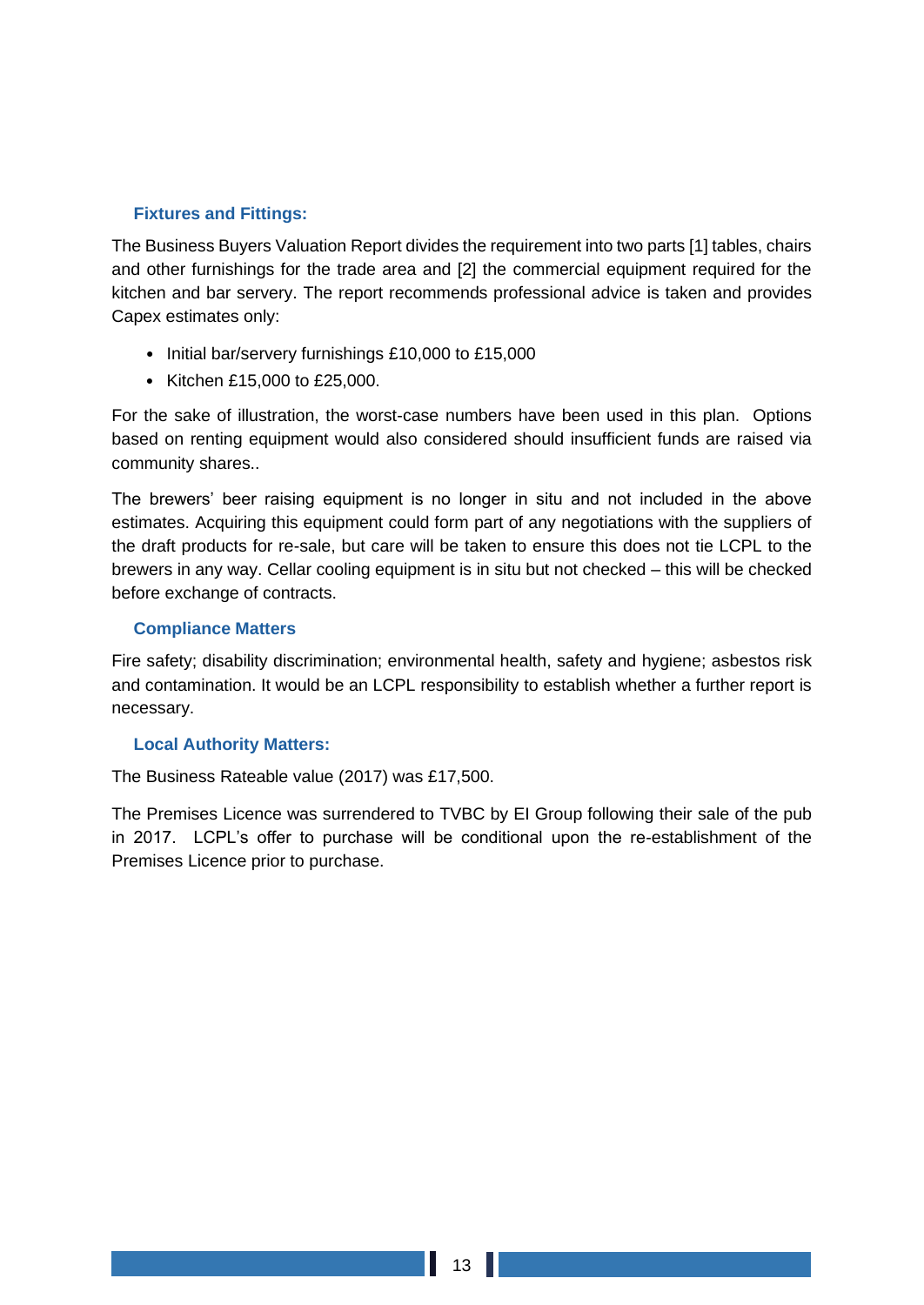# <span id="page-13-0"></span>PLOUGH FLOOR PLANS







GROUND FLOOR PLAN

FIRST FLOOR PLAN

SECOND FLOOR PLAN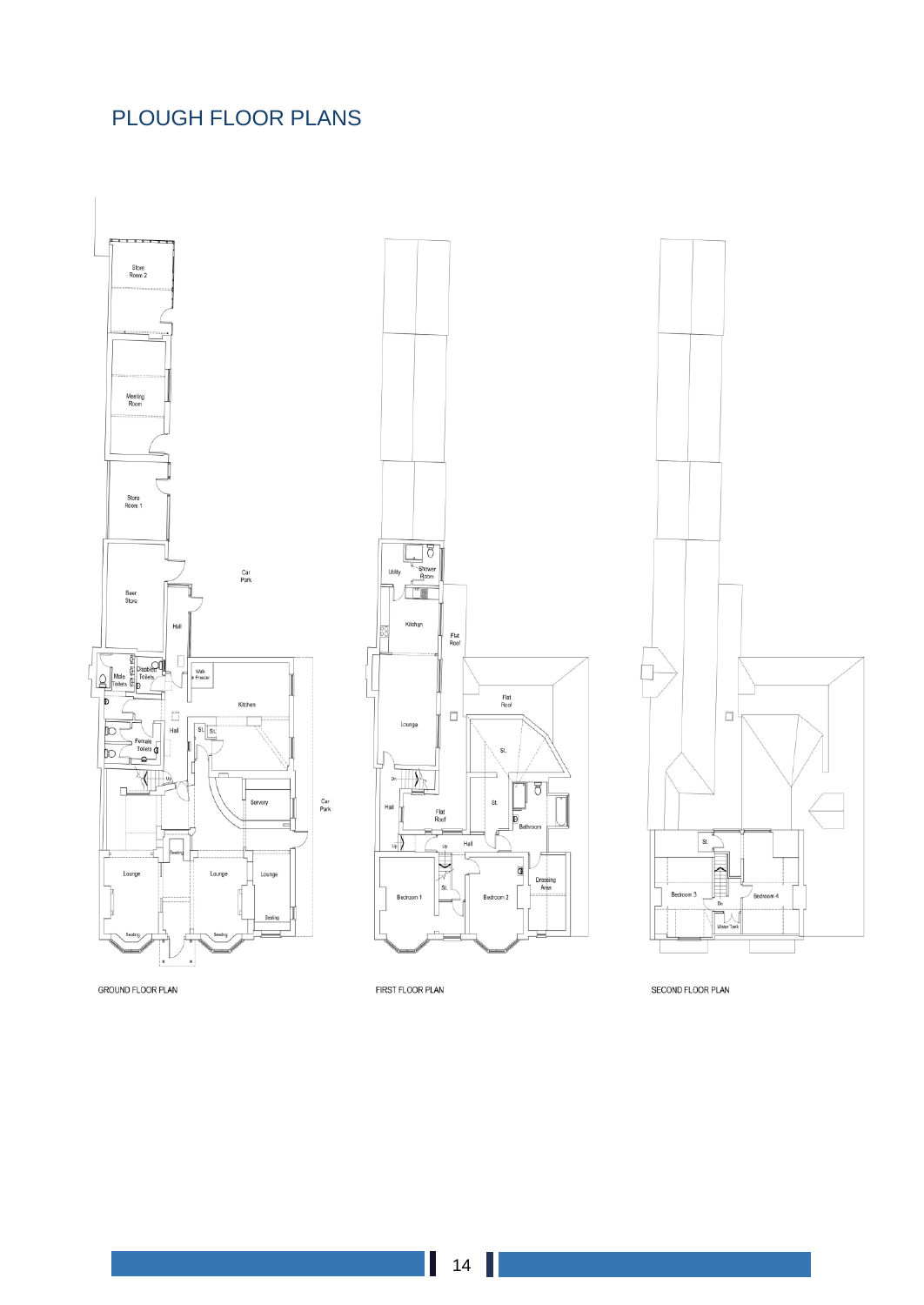# <span id="page-14-0"></span>APPENDIX 7 - PARISH COUNCIL AGREEMENT

# **Outline of the agreement between Longparish Parish Council and LCPL (SUBJECT TO CHANGE PENDING FORMAL LEGAL ADVICE)**

#### **Background**

LCPL has approached Longparish Parish Council requesting that the Parish Council borrow £300K to help support the project. A fundamental requirement for agreeing to this request is that the Parish Council must protect parish funds, and so will require security in the property. Other communities have used funds borrowed by their Parish Council from the Public Works Loans Board (PWLB) to purchase an interest in the freehold of a pub with loan repayments funded by rent. The intent is for the Parish Council to own the Plough. LCPL will pay the Parish Council a below market rate rental for the exclusive use of the Plough.

LCPL will raise further funds by a community share issue and has been offered up to £100K (half commercial loan and half grant) from the Plunkett Foundation's More Than a Pub programme. These funds will enable LCPL to assist the Parish Council in purchasing the property, plus fund refurbishments and the operation of the pub. The parties will contribute an estimated total of £330k (LCPL) and £300k (PC) towards the total costs.

The following is an outline of the terms expected to form the legal agreement still to be agreed between the Parish Council and LCPL.

- 1. The Parish Council to own the freehold. *(Following legal advice, this has been agreed between LCPL and the Parish Council as the simplest and most practical approach)*
- 2. The Parish Council will provide LCPL with a lease with a term of not less than 99 years on the basis that:
	- a) LCPL pays a premium for the grant of the lease (to enable the Parish Council to fund the balance of the purchase price for the Plough and associated professional costs and stamp duty); and
	- b) LCPL agrees to be responsible for the refurbishment and all running costs of the Plough.
- 3. Parish Council loan repayments and all costs associated with its ownership of the Plough to be covered by rental payments (estimated to be approximately £12,000 per annum) from LCPL.
- 4. LCPL to operate the business, which will involve appointing a manager or sub-letting the premises to a tenant.
- 5. The Parish Council be allocated a permanent seat on the Management Committee.
- 6. Failure by LCPL to make payments under the lease agreement to give the Parish Council the right to terminate the lease.
- 7. If the property is then sold the net proceeds from the sale will belong to the Parish Council who would no doubt repay the balance of their PWLB loan and their outstanding fees and disbursements.
- 8. Subject to it being legally possible, the intention would be for the Parish Council to transfer sufficient of any surplus sale proceeds to LCPL for the benefit of its creditors and shareholders. Under the Society's rules, shareholders may not receive back more than the amount they invested. Any remaining surplus sales proceeds will be retained by the Parish Council for the benefit of the community. Both parties will seek further legal advice on this point.\*\*

\*\* It should be noted that a Parish Council is not permitted to allow a charge over any asset it owns. Unless it is legally possible for the Parish Council to distribute excess funds arising from a sale of the property, any such distribution in favour of LCPL's creditors and shareholders is likely to be entirely voluntary on the part of the Parish Council. The lease agreement and legal terms will be confirmed and agreed prior the Parish Council drawing down the PWLB loan or completing any purchase.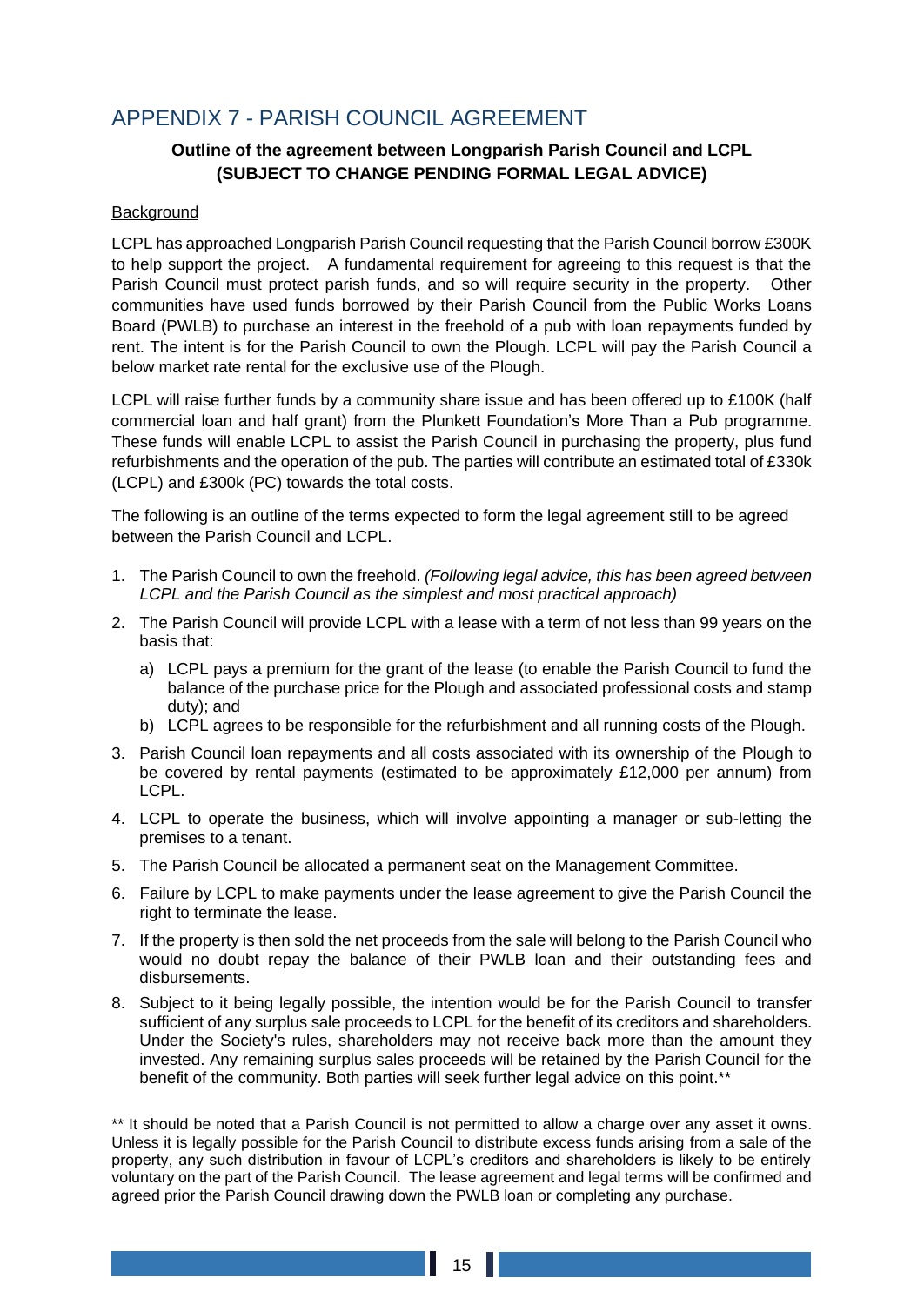# <span id="page-15-0"></span>APPENDIX 8 - FINANCIAL SENSITIVITY

Business Plan Profit and Loss Forecast

*Assumptions: Profit Margin on Pub sales = 60% Public Share offer raises £252k £300k investment in the property by Longparish Parish Council*

# **FOUR YEAR - PROFIT AND LOSS FORECAST (£)**

**PLOUGH INN, Longparish**

| <b>First</b><br>Year | <b>Second</b><br>Year                     | <b>Third</b><br>Year               | <b>Fourth</b><br>Year                     |
|----------------------|-------------------------------------------|------------------------------------|-------------------------------------------|
| 112,047              | 137,904                                   | 159,452                            | 172,380                                   |
| 147,368              | 181,376                                   | 209,716                            | 226,720                                   |
|                      |                                           |                                    |                                           |
|                      |                                           |                                    | 159,640                                   |
| 12,000               | 23,948                                    | 27,689                             | 29,935                                    |
| 4,000                | 8,811                                     | 10,188                             | 11,014                                    |
|                      |                                           |                                    |                                           |
|                      |                                           |                                    | 250,474                                   |
| 84,353               | 102,428                                   | 114,479                            | 120,504                                   |
| <sup>3</sup> 16,381  | 25,381                                    | 25,381                             | 25,381                                    |
| 27,300               | 33,150                                    | 37,050                             | 39,000                                    |
| 12,000               | 12,000                                    | 12,000                             | 12,000                                    |
|                      |                                           |                                    |                                           |
|                      |                                           |                                    | 196,885                                   |
| 19,615               | 27,419                                    | 42,778                             | 53,589                                    |
|                      |                                           |                                    |                                           |
| 9,352                | 9,352                                     | 9,352                              | 9,352                                     |
| 0                    | 0                                         | 0                                  | 6,900                                     |
|                      |                                           |                                    | 6,900                                     |
| 10,263               | 18,067                                    | 33,426                             | 30,437                                    |
|                      | 103,766<br>159,649<br>140,034<br>$\Omega$ | 127,712<br>200,379<br>172,960<br>0 | 147,667<br>231,688<br>188,910<br>$\Omega$ |

The above table is the full P&L forecast based on the assumptions detailed in Part 1 of the business plan (12.2). The tables on the next page summarise the effect on the profit and loss (bottom line) by varying profit margins, sales volumes, overheads, funding and refurbishment costs.

 $^3$  First year costs do not include maintenance and roof repair costs, as essential works will have been carried out during refurbishment

 $<sup>4</sup>$  3% discretionary interest paid on community shares after year 3</sup>

<sup>5</sup> 3% discretionary allowance made for community share repurchase after year 3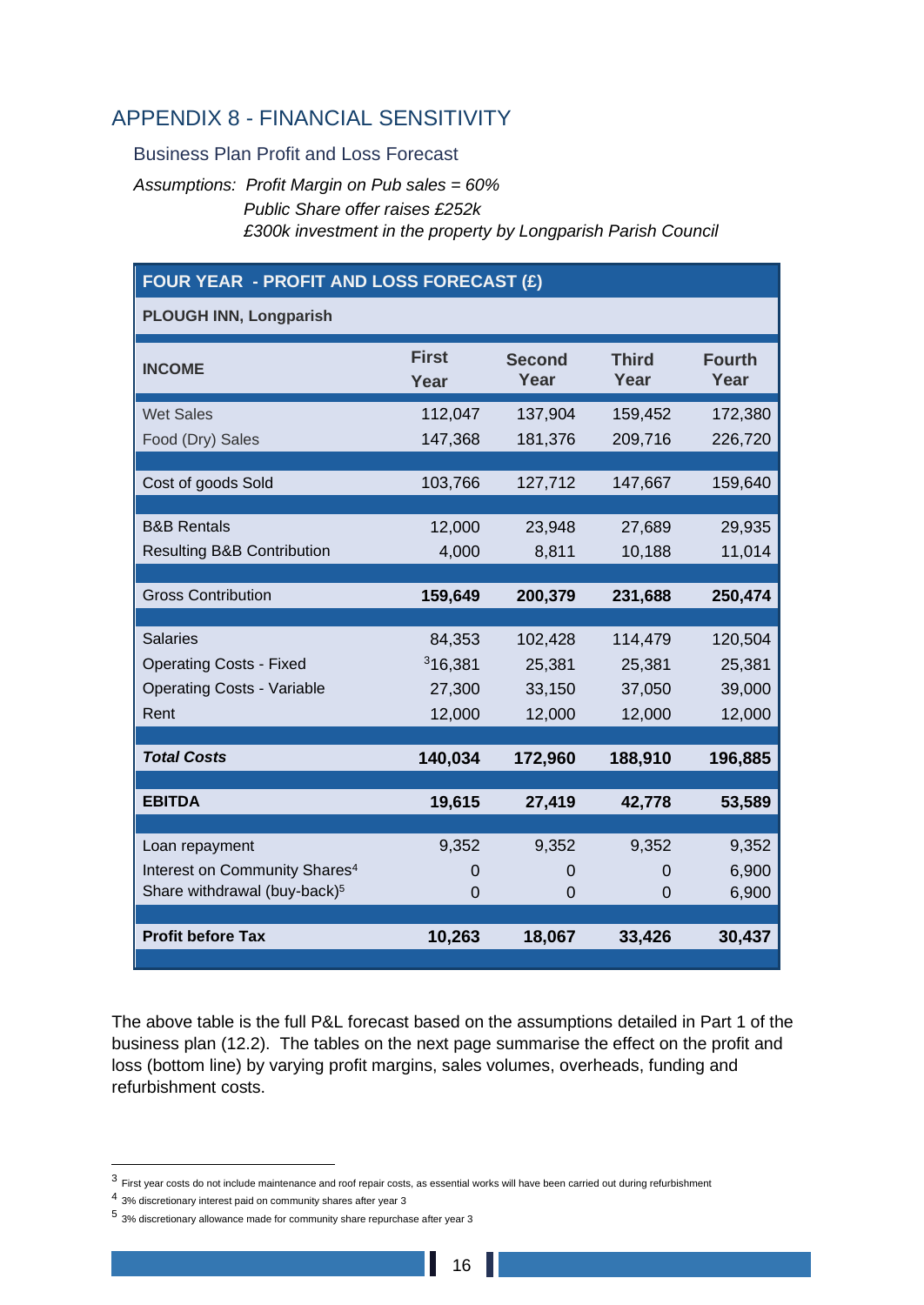These summaries demonstrate that the Management Committee will need to keep very close control on overheads costs, especially in any situation where sales are not meeting the forecasted levels assumed in the business plan.

| P&L FORECAST - £330k community share funding           | Yr1      | Yr <sub>2</sub> | Yr3             | Yr4    |
|--------------------------------------------------------|----------|-----------------|-----------------|--------|
| <b>Profit before Tax</b>                               | 19,615   | 27,419          | 42,778          | 33,728 |
|                                                        |          |                 |                 |        |
| P&L FORECAST - 57.5% margin on pub sales               | Yr1      | Yr <sub>2</sub> | Yr3             | Yr4    |
| <b>Profit before Tax</b>                               | 3,778    | 10,085          | 24,197          | 20,400 |
|                                                        |          |                 |                 |        |
| P&L FORECAST - 62.5% margin on pub sales               | Yr1      | Yr <sub>2</sub> | Yr3             | Yr4    |
| <b>Profit before Tax</b>                               | 16,748   | 26.049          | 42,655          | 40,355 |
|                                                        |          |                 |                 |        |
| P&L FORECAST - 5% reduction on pub sales <sup>6</sup>  | Yr1      | Yr2             | Yr3             | Yr4    |
| <b>Profit before Tax</b>                               | 2,480    | 8,489           | 22,351          | 18,404 |
|                                                        |          |                 |                 |        |
| P&L FORECAST - 10% reduction on pub sale <sup>7</sup>  | Yr1      | Yr2             | Yr3             | Yr4    |
| <b>Profit before Tax</b>                               | $-5,302$ | $-1,090$        | 11,276          | 6,431  |
|                                                        |          |                 |                 |        |
| P&L FORECAST - 5% reduction in overheads <sup>8</sup>  | Yr1      | Yr2             | Yr3             | Yr4    |
| <b>Profit before Tax</b>                               | 12,504   | 20,157          | 35,711          | 32,760 |
| P&L FORECAST - 5% increase in overheads <sup>9</sup>   | Yr1      | Yr2             | Yr3             | Yr4    |
| <b>Profit before Tax</b>                               | 7,975    | 15,977          | 31,141          | 27,995 |
|                                                        |          |                 |                 |        |
| P&L FORECAST - 10% increase in overheads <sup>10</sup> | Yr1      | Yr <sub>2</sub> | Yr <sub>3</sub> | Yr4    |
| <b>Profit before Tax</b>                               | 5,640    | 13,887          | 28,856          | 25,612 |
|                                                        |          |                 |                 |        |
| P&L FORECAST - £80k reduction in refurb costs          | Yr1      | Yr <sub>2</sub> | Yr3             | Yr4    |
| <b>Profit before Tax</b>                               | 17,744   | 25,549          | 40,907          | 37,859 |

Note: These scenarios are all examined in isolation. If multiple scenarios were to arise, such as increased overheads and a reduction in pub sales, then the impact on profit before tax would be compounded. However, it should also be noted that if sales were reduced below forecast then the Management Committee would actively seek to reduce overheads to compensate for the decline in revenues.

<sup>6</sup> Assuming no reduction in operating costs.

<sup>7</sup> Assuming no reduction in operating costs.

<sup>8</sup> Fixed and variable costs, excluding Rates, Insurance, Maintenance, Salaries.

<sup>&</sup>lt;sup>9</sup> Fixed and variable costs, excluding Rates, Insurance, Maintenance, Salaries.

 $10$  Fixed and variable costs, excluding Rates, Insurance, Maintenance, Salaries.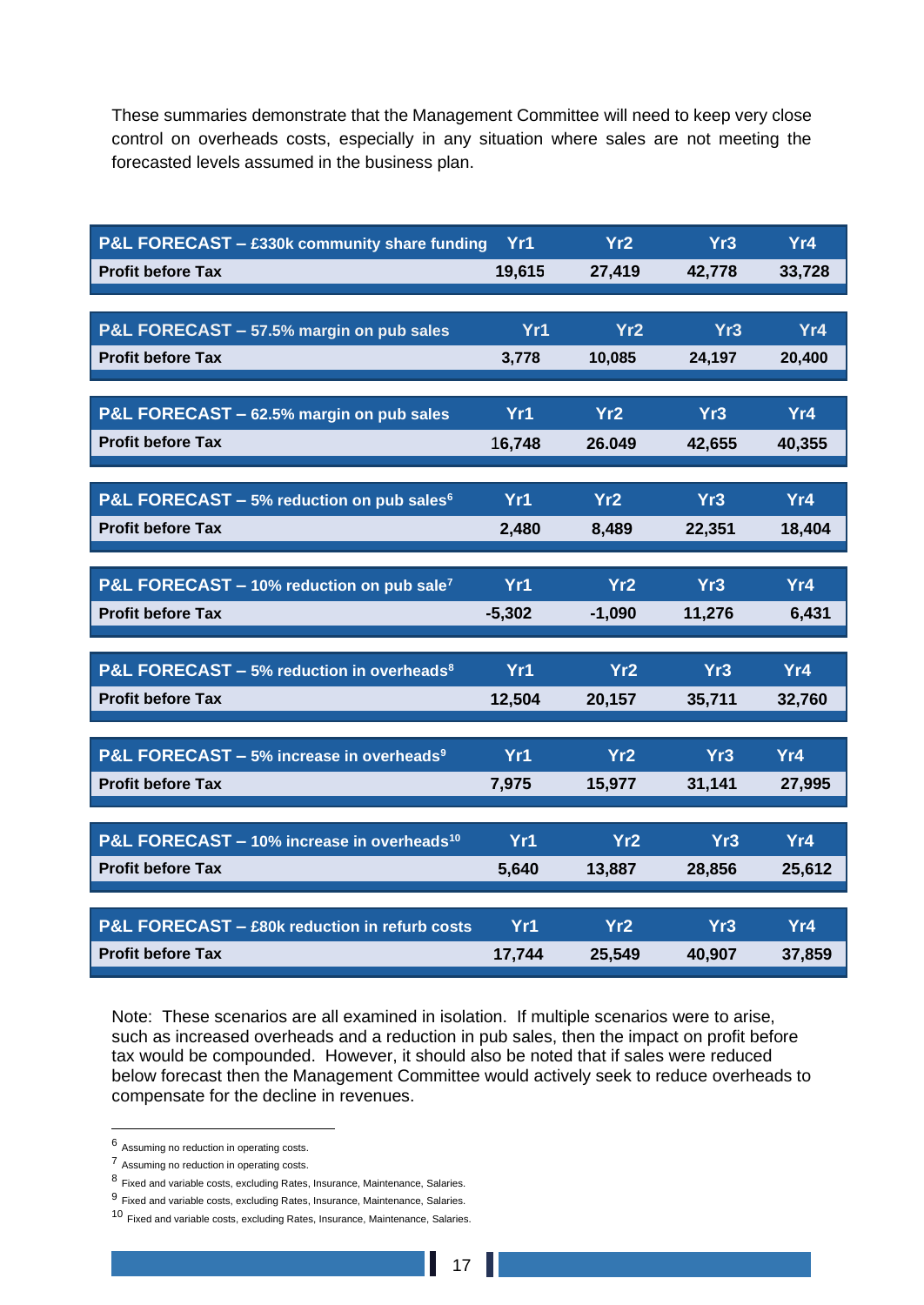# <span id="page-17-0"></span>APPENDIX 9 - DETAILED OPERATING COSTS (STABILISED YEAR 4 FIGURES)

| <b>Staffing Costs (Year 4)</b>                 |         |
|------------------------------------------------|---------|
| Manager salary (net of provided accommodation) | 30,000  |
| Staff wages (incl NI)                          | 90,504  |
| <b>TOTAL People Costs</b>                      | 120,504 |
|                                                |         |
| <b>Fixed Operating Costs</b>                   |         |
| <b>Business Rates (Pub)</b>                    | 4,731   |
| <b>Rental to Parish Council</b>                | 12,000  |
| Loan repayment                                 | 9,352   |
| Insurances                                     | 3,000   |
| General Maintenance & Repairs                  | 6,000   |
| Roof replacement fund                          | 3,000   |
| <b>Bank Charges</b>                            | 2,000   |
| Broadband (WiFi) / Telephone                   | 650     |
| <b>Community Charge (Accommodation)</b>        | 1,000   |
| Licenses (performance, TV, Music)              | 1,000   |
| <b>Professional Fees</b>                       | 1,500   |
| Subscriptions                                  | 500     |
| <b>Waste Collection</b>                        | 2,000   |
| <b>TOTAL Fixed Costs</b>                       | 46,733  |
| <b>Variable Operating Costs (yr 4)</b>         |         |
| <b>LPG</b>                                     | 5,000   |
| Logs                                           | 1,750   |
| Electric                                       | 7,500   |
| Water                                          | 3,000   |
| Advertising                                    | 1,500   |
| Cleaning                                       | 1,500   |
| <b>Employee Uniforms</b>                       | 200     |
| <b>Equipment Hire</b>                          | 2,000   |
| Gardener                                       | 1,500   |
| <b>Garden Materials</b>                        | 650     |
| <b>Merchant Charges</b>                        | 2,000   |
| Miscellaneous                                  | 4,000   |
| <b>TOTAL Variable Costs</b>                    | 30,600  |
|                                                |         |
| <b>Sundry Costs (yr 4)</b>                     |         |
| <b>Cellar Gas</b>                              | 1,500   |
| Restaurant                                     | 1,000   |
| <b>Bathrooms</b>                               | 1,000   |
| Kitchen                                        | 1,500   |
| Other                                          | 3,400   |
| <b>TOTAL Sundry Costs</b>                      | 8,400   |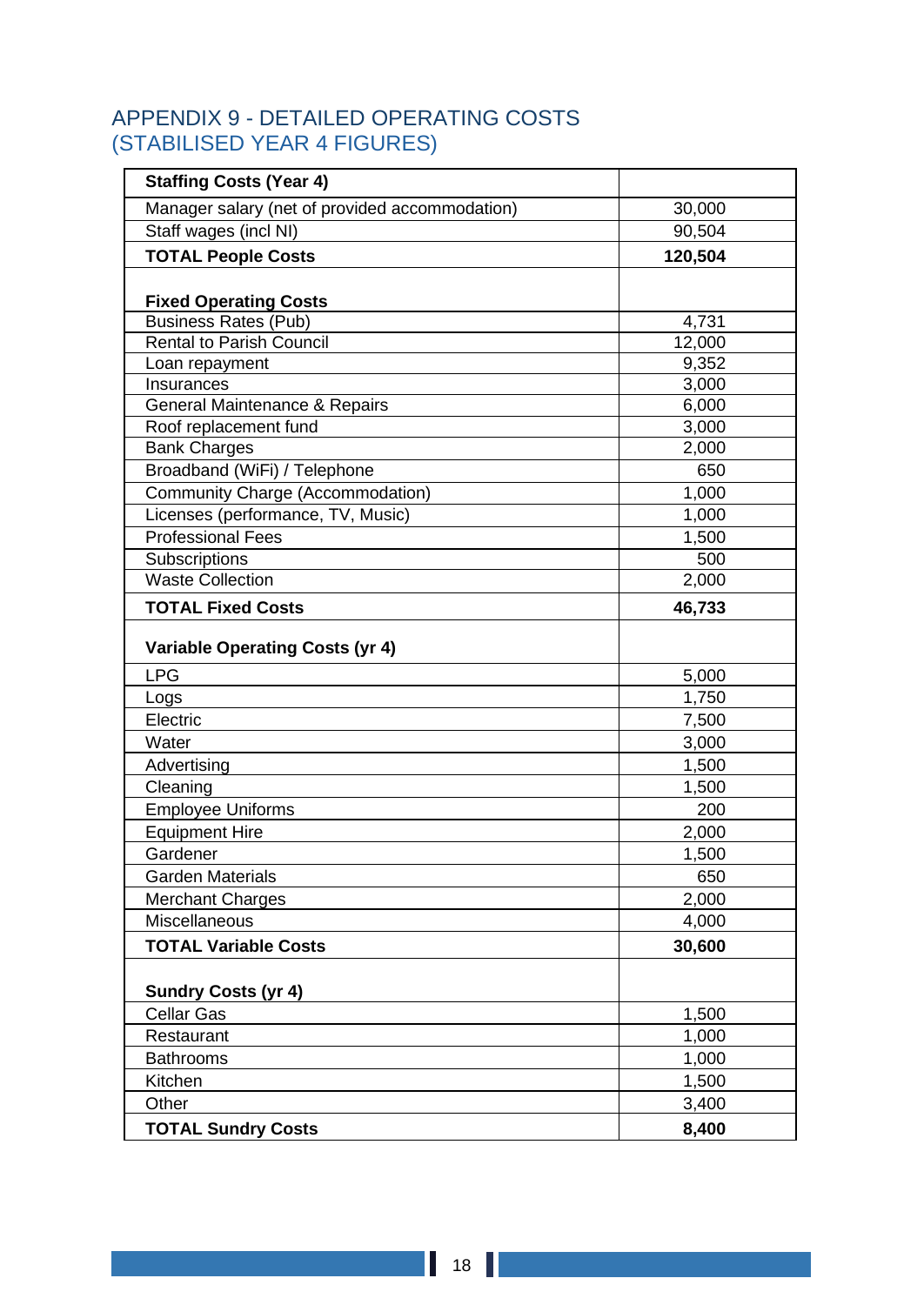# <span id="page-18-0"></span>APPENDIX 10 - COMMUNITY ENGAGEMENT

Community engagement begins and ends with community involvement. Since embarking on the challenge to re-instate the Plough as a community pub LCPL has sought to involve and engage the community at every opportunity.

Formal and informal community meetings; monthly updates for residents via the parish magazine; Intentions and progress online on the Plough Ahead website. LCPL has an active team representing all sectors of our village and has utilised every communication channel available to ensure that our community are continually updated and actively encouraged to play their part.

Both anecdotal and more direct offers of financial and practical support to help have been received, this was particularly evident at the appeal hearing where villagers turned out in great numbers to demonstrate their commitment.

The Community Share Offer launch will be advertised locally through Hill & Valley, social media channels, direct email to subscribers, an information pack to every household in the parish. Press packs will be provided for local radio and newspapers, and regular video conference calls providing information and Q&A sessions<sup>11</sup>.

LCPL is committed to engaging through involvement and has mapped out a strategy in detail (see below). Every communication channel available will be used to ensure that all members of the community have an opportunity to comment, and/or have input into plans as they continue to develop. LCPL will seek to involve as many individuals as possible, be they legal or financial experts, chefs, distillers, sector specific operators, gardeners, decorators, surveyors, customer service assistants or simply a willing pair of hands to pull pints and help prepare food.

Being involved will be the key that unlocks the full potential for people to feel they are engaged in building a thriving pub and hub for their community.

<sup>&</sup>lt;sup>11</sup> Updated for Covid-19. Normally a series of public meetings would be have been held in the village hall, but this is unlikely to be possible under current social distancing measures